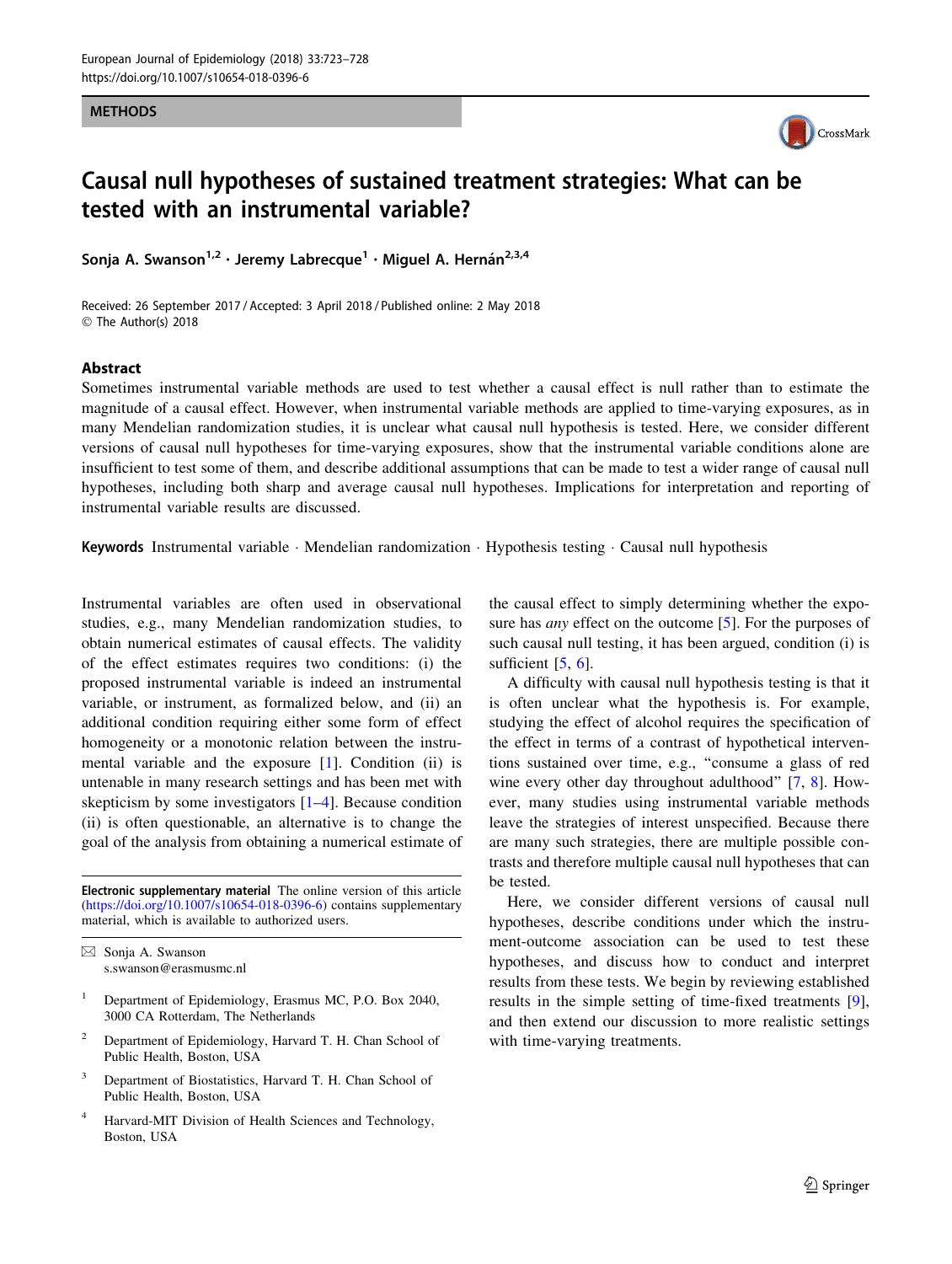#### Causal null hypotheses for time-fixed treatments

The causal diagram in Fig. 1 depicts a causal instrument Z, a time-fixed treatment A, and an outcome Y. For simplicity, suppose both the instrument and the treatment are binary, the outcome is continuous, and faithfulness holds (for additional settings, see Appendix). An instrument-based test of the causal null hypothesis of treatment A is a test of whether the instrument-outcome association is null, that is, a test of the equality of the quantities  $E[Y|Z = 1]$  and  $E[Y|Z = 0]$ . We now discuss the validity of this test for different types of causal null hypotheses.

First, let us first consider the sharp causal null hypothesis: treatment does not affect the outcome for any individual in the study population. Formally,  $Y_i^{a=1} = Y_i^{a=0}$  for all individuals *i*, where  $Y_i^a$  is individual *i*'s counterfactual or potential outcome under treatment level a. Because there is no arrow from A to Y, Fig. 1 represents a setting in which the sharp causal null holds.

In this setting, the quantities  $E[Y|Z = 1]$  and  $E[Y|Z = 0]$ are expected to be equal because, in Fig. 1, Z and Y are dseparated (for a proof based on counterfactual expressions see the Appendix). By the contrapositive, if our estimates of  $E[Y|Z = 1]$  and  $E[Y|Z = 0]$  in the study population are not equal and Z is an instrument, then we have evidence against the sharp causal null.

Unfortunately, in real-world data analyses, we can never know for sure that Z is an instrument. If Z were not an instrument, as depicted in the causal diagrams of Fig. 2, then  $Z$  and  $Y$  are not d-separated even though the sharp causal null holds. Therefore, if our estimates of  $E[Y|Z = 1]$ and  $E[Y|Z = 0]$  in the study population are not equal, then we have evidence that at least one of the following is true: the sharp causal null does not hold or the proposed instrument is not an instrument. Note that under Fig. 2a, b, it would still be possible to find evidence against the sharp causal null if  $E[Y|Z = 1, L = l]$  and  $E[Y|Z = 0, L = l]$  were not equal in at least one stratum  $L = l$ ; no such possibility exists for Fig. 2c.

Second, let us consider the average causal null hypothesis: treatment does not affect the average outcome in the study population, or  $E[Y^{a=1}] = E[Y^{a=0}]$ . The average



Fig. 1 Causal diagram depicting a causal instrument  $Z$ , a time-fixed monotonic. treatment  $A$ , an outcome  $Y$ , and unmeasured confounders  $U$ 



Fig. 2 Causal diagrams depicting some violations of the instrumental conditions for a proposed instrument Z, a time-fixed treatment A, and an outcome Y. The scenarios represent a a violation of the instrumental exchageability condition via confounding, b a violation of the instrumental exchangeability condition via selection bias, and c a violation of the instrumental exclusion restriction condition via a direct path from  $Z$  to  $Y$ . In  $(a, b)$ ,  $Z$  would satisfy the instrumental conditions conditional on L

causal null hypothesis is of interest when, for example, we plan to apply an intervention to an entire population. Because the sharp causal null hypothesis implies the average causal null hypothesis, the latter holds under the causal diagram in Fig. 1.

When the average causal null hypothesis holds,  $E[Y|Z =$ 1 and  $E[Y|Z = 0]$  are not guaranteed to be equal without additional conditions. One additional condition that would guarantee equality is a monotonic treatment effect: for a binary A, the treatment is either beneficial or harmful for all individuals in the study population (e.g.,  $Y_i^{a=1} \leq Y_i^{a=0}$  for all individuals  $i$ ) [[9\]](#page-5-0). By the contrapositive, whenever our estimates of  $E[Y|Z = 1]$  and  $E[Y|Z = 0]$  are not equal, we have evidence that at least one of the following is true: the average causal null does not hold, the proposed instrument is not an instrument, or the treatment effect is not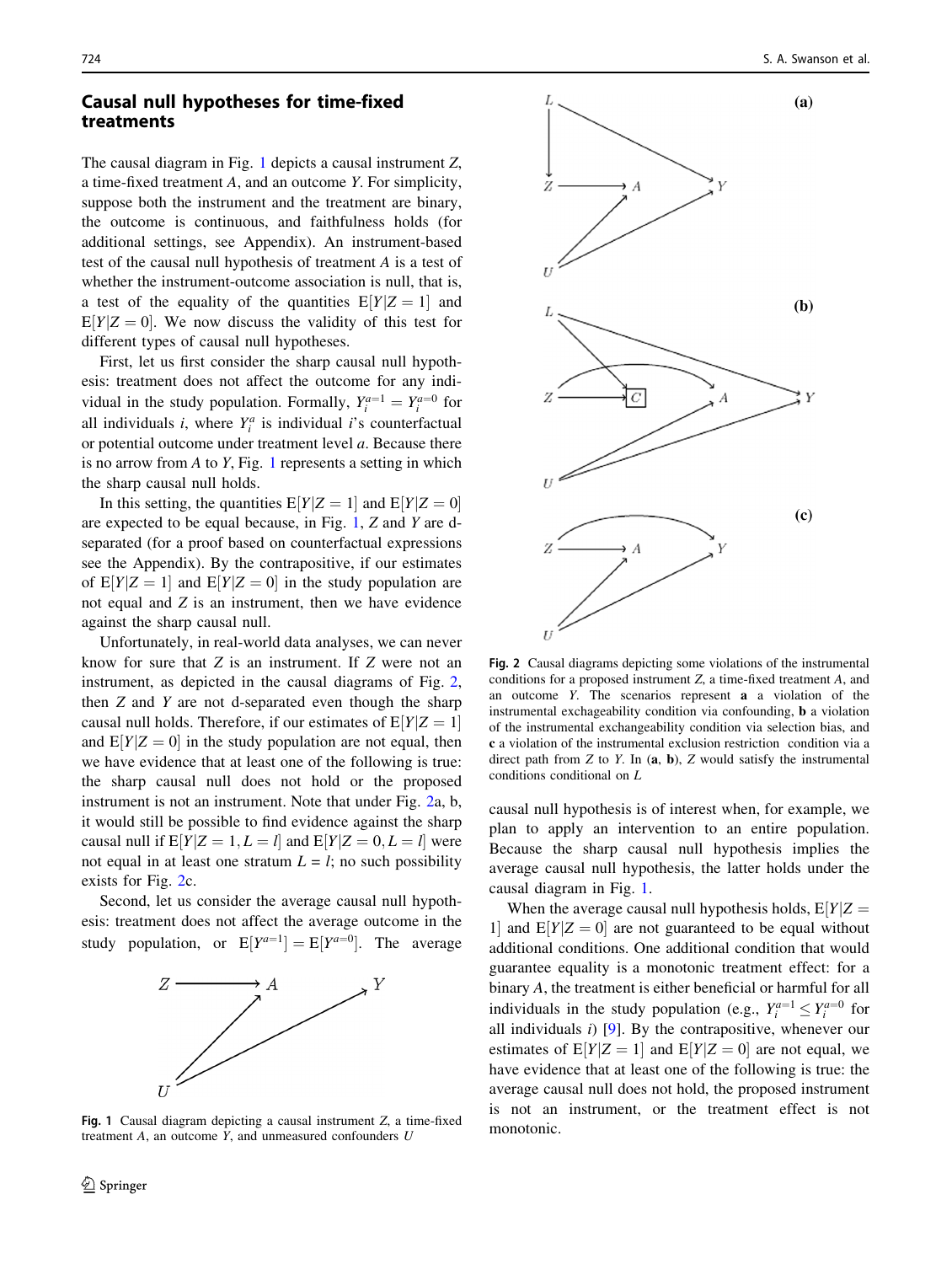<span id="page-2-0"></span>Finally, another causal null hypothesis is the ''complier'' average causal null hypothesis:  $E[Y^{a=1}|A^{z=0} \lt A^{z=1}] =$  $E[Y^{a=0} | A^{z=0} < A^{z=1}]$  [\[10](#page-5-0)]. Because this expression has no analogue for time-varying treatments, we do not consider it here.

Importantly, if testing were the only goal, we would not need the common instrumental variable analysis or related methods developed to estimate treatment effects. Yet, many published analyses focus on whether or not their results demonstrated a non-null causal effect, but use instrumental variable analyses and report numeric effect estimates. This is perhaps due to investigators recognizing the additional assumptions needed for these effect estimates to be valid are biologically implausible, let alone the additional issues with interpretation of these effect estimates when the treatment strategies are sustained over time [\[2](#page-4-0), [7,](#page-5-0) [8](#page-5-0), [11\]](#page-5-0). Therefore, if the investigators are reluctant to interpret the magnitude of the point estimate as that of an average causal effect, they can increase the transparency of their analysis by either making their reluctance explicit or restricting the presentation of results to the testing of the null.

### Causal null hypotheses for time-varying treatments

The causal diagram in Fig.  $3$  depicts a binary instrument  $Z$ , a time-varying treatment measured at two time points  $(A<sub>0</sub>$ ,  $A_1$ ), and an outcome measured at two time points  $(Y_0, Y_1)$ . The causal null hypothesis of interest is now concerning whether the joint effect of the time-varying treatment  $(A_0, A_1)$  $A_1$ ) on the outcome  $Y_1$  is null. (Results for the effect of  $A_0$ on  $Y_0$  follow immediately from the time-fixed treatment setting discussed above.) An instrument-based test of the joint causal null hypothesis of treatment  $(A_0, A_1)$  is a test of the equality of the quantities  $E[Y_1|Z = 1]$  and  $E[Y_1|Z = 0]$ . We now discuss the validity of this test for different types of causal null hypotheses.



Fig. 3 Causal diagram depicting a causal instrument Z, a treatment A measured at two time points  $(A_0, A_1)$ , an outcome Y measured at two time points  $(Y_0, Y_1)$ , and unmeasured confounders U

First, consider the joint sharp causal null hypothesis: treatment at any time does not affect the outcome for any individual in the study population. Formally,  $Y_{1i}^{a_0=1, a_1=1}$  $Y_{1i}^{a_0=0, a_1=1} = Y_{1i}^{a_0=1, a_1=0} = Y_{1i}^{a_0=0, a_1=0}$  for all individuals i. Because there is no arrow from either  $A_0$  or  $A_1$  to  $Y_1$ , Fig. 3 represents a setting in which the joint sharp causal null hypothesis holds.

When the joint sharp causal null holds and  $Z$  is a true instrument, then the quantities  $E[Y_1|Z = 1]$  and  $E[Y_1|Z =$ 0 are equal because, in Fig. 3, Z and  $Y_1$  are d-separated. By the contrapositive, if our estimates of  $E[Y_1|Z = 1]$  and  $E[Y_1|Z=0]$  are not equal and Z is an instrument, then we have evidence against the joint sharp causal null hypothesis. However, knowing that  $E[Y_1|Z = 1]$  and  $E[Y_1|Z = 0]$ are not equal does not inform which of the four counterfactual outcomes are not equal: even if Z were an instrument, we have evidence that at least one of these counterfactual outcomes is not equal to the others for at least one individual, but we would not have evidence against a sharp causal null comparing only (for example) continuous treatment  $[Y_{1i}^{a_0=1,a_1=1}]$  and continuous nontreatment  $[Y_{1i}^{a_0=0,a_1=0}]$ .

Second, consider the joint average causal null hypothesis: treatment does not affect the average outcome in the study population, or  $E[Y_1^{a_0=1}, a_1=1] = E[Y_1^{a_0=0}, a_1=1] =$  $E\left[Y_1^{a_0=1, a_1=0}\right] = E\left[Y_1^{a_0=0, a_1=0}\right]$ . As for a time-fixed treatment, our observed data on  $E[Y_1|Z=1]$  and  $E[Y_1|Z=0]$ provides no evidence for or against the average causal null without further assumptions. We can extend the monotonic treatment effect condition above to time-varying treatments: for example, specifying  $Y_{1i}^{a_0=1, a_1=1}$  is the minimum value and  $Y_{1i}^{a_0=0, a_1=0}$  is the maximum value across all possible outcomes for each individual  $i$  in the study population (see Appendix for more general expressions of a monotonic treatment effect condition). Under this additional condition, then we indeed would expect the quantities to be equal. By the contrapositive, this implies that whenever our estimates of  $E[Y_1|Z = 1]$  and  $E[Y_1|Z = 0]$  are not equal, we have evidence that at least one of the following is true: the joint average causal null does not hold, the proposed instrument is not an instrument, or the treatment effect is not monotonic.

Finally, we could also consider causal null hypotheses regarding the effect of  $A_1$  on  $Y_1$  without reference to the earlier treatment time  $A_0$ : a sharp causal null hypothesis of  $Y_{1i}^{a_1=1} = Y_{1i}^{a_1=0}$  for all individuals *i*, and an average causal null hypothesis of  $E[Y_1^{a_1=1}]$  $\left[ Y_{1}^{a_{1}=1}\right] =\textrm{E}\left[ Y_{1}^{a_{1}=0}\right]$  $[Y_1^{a_1=0}]$ . For estimating  $E[Y_1|Z=1]$  and  $E[Y_1|Z=0]$  to provide evidence for or against either of these conditions, however, there cannot be a path from Z to  $A_0$  to  $Y_1$  (either directly or through  $Y_0$ ). In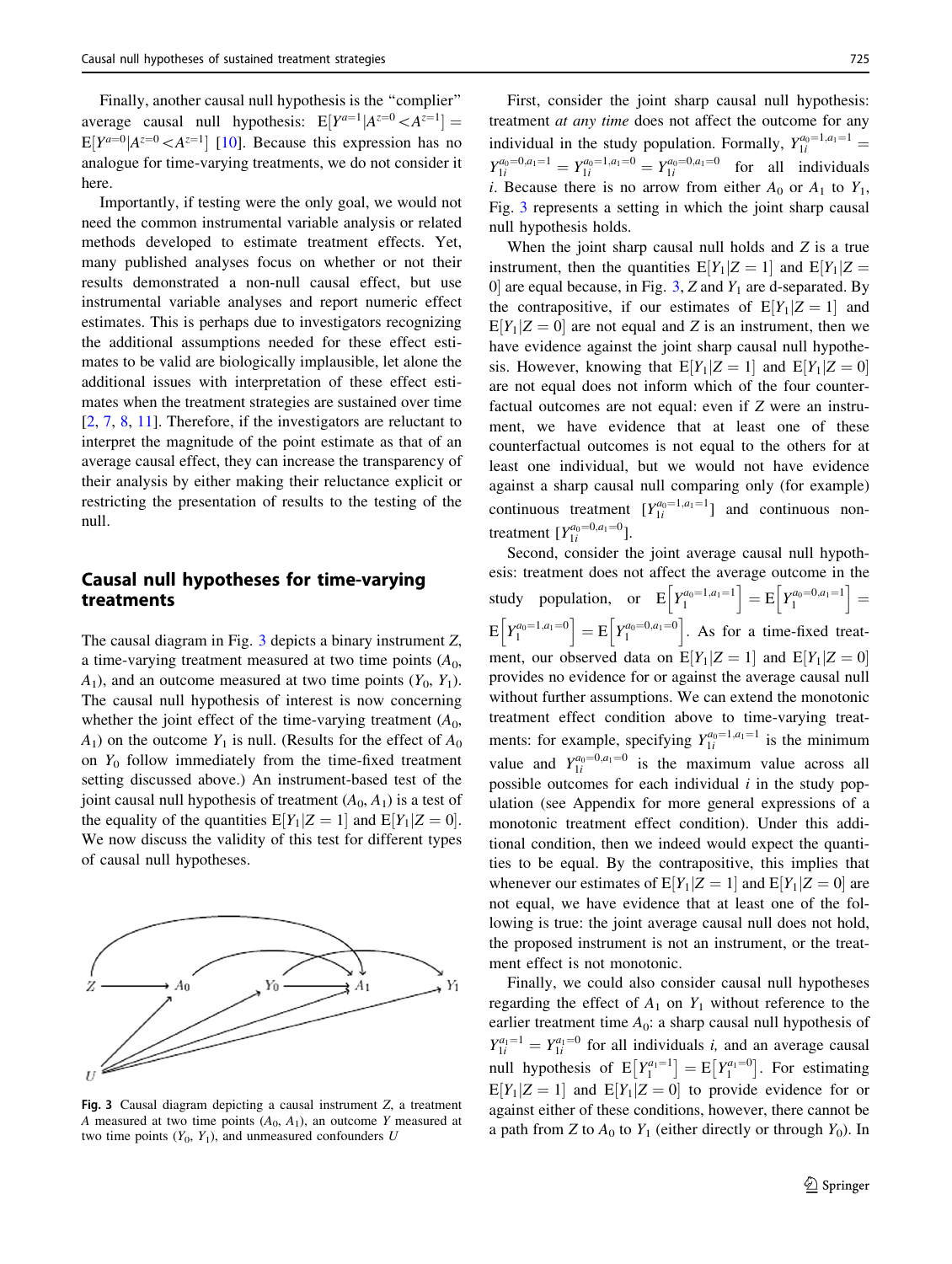other words, Z needs to satisfy the instrumental conditions (i) for  $A_1$  by itself, not necessarily jointly for  $A_0$  and  $A<sub>1</sub>$ . A similar line of reasoning applies to considerations of causal null hypotheses related to the effect of  $A_0$  on  $Y_1$ .

These observations are summarized in Table 1 and formalized in the Appendix. Specifically, the Appendix covers results for non-binary instruments and treatments (including continuous treatments, as are common for Mendelian randomization studies), provides proofs that also apply to non-causal instruments [\[1](#page-4-0), [2](#page-4-0)], and extends the above observations to an arbitrary number of treatment and outcome times.

## On evidence regarding the direction and magnitude of causal effects

Suppose we find evidence against a causal null hypothesis and accept condition (i) that the proposed instrument is indeed an instrument. Can we infer the direction and magnitude of the average causal effect without making the homogeneity conditions (ii) that lead to point identification? (Estimation of average causal effects under homogeneity assumptions is discussed at length elsewhere  $[1, 11-13]$  $[1, 11-13]$ .

If we find that  $E[Y_1|Z = 1] \neq E[Y_1|Z = 0]$  then, assuming Z is an instrument, we have no information about the direction or the size of an effect. This observation has been made for time-fixed treatments [[9\]](#page-5-0); here we extend it to time-varying treatments as well.

Using only the instrumental conditions (i), we can compute bounds for the average causal effect. If both the lower and upper bound were on the same side of the null (i.e., both positive or both negative) we would identify the direction of the average causal effect. However, in most practical settings, the lower and upper bounds straddle the null and thus do not identify the direction of the effect [\[8](#page-5-0), [12,](#page-5-0) [14](#page-5-0)]. If we additionally assume the monotonic treatment effect condition, then we tautologically identify the direction. As we show in the Appendix, this monotonic treatment effect condition can also provide a bound on the minimum effect of continuous treatment: for example, we may infer that  $\left| E \left[ Y_1^{a_0=1, a_1=1} \right] - E \left[ Y_1^{a_0=0, a_1=0} \right] \right|$  $\geq$   $|E[Y_1|Z =$  $1 - E[Y_1|Z = 0]$ , which aligns with the common statement that the intention-to-treat effect estimate in a trial with non-compliance underestimates the per-protocol effect size (but only under the conditions described here!).

While the direction of the effect is not identified under only the instrumental conditions (i), it has been previously argued in the setting of time-fixed treatments that relatively large sources of heterogeneity would need to be present in order for the direction of the proposed instrument's effect on the outcome to not align with the direction of the effect of the exposure [\[7](#page-5-0)]. Future work is needed to explore how heterogeneity in the time-varying treatment setting affects this conclusion.

## Revisiting Mendelian randomization findings of sustained treatment strategies

To put the above results in context, we revisit two sets of canonical Mendelian randomization results: studies of the causal effects of (i) C-reactive protein (CRP) and (ii) alcohol consumption on risk of cardiovascular disease.

Several Mendelian randomization studies have found null associations between genetic variants related to CRP levels (e.g., variants in the CRP gene) and cardiovascular disease [[15–17\]](#page-5-0). Under the condition (i) that the proposed instruments in these studies are indeed instruments, these null associations provide no evidence against any of the causal null hypotheses summarized here. That is, under condition (i), a null association between the genetic

Table 1 Conclusions about causal null hypotheses under the assumptions encoded in the causal diagram in Fig. [3](#page-2-0)

| Causal null hypothesis | Null association between instrument and outcome | Non-null association between instrument and outcome |
|------------------------|-------------------------------------------------|-----------------------------------------------------|
| Sharp causal null      |                                                 |                                                     |
| $A_0$ on $Y_0$         | No evidence against                             | Evidence against                                    |
| $(A_0, A_1)$ on $Y_1$  | No evidence against                             | Evidence against                                    |
| $A_0$ on $Y_1$         | No evidence against                             | No evidence against                                 |
| $A_1$ on $Y_1$         | No evidence against                             | No evidence against                                 |
| Average causal null    |                                                 |                                                     |
| $A_0$ on $Y_0$         | No evidence against                             | If monotonic treatment effect, evidence against     |
| $(A_0, A_1)$ on $Y_1$  | No evidence against                             | If monotonic treatment effect, evidence against     |
| $A_0$ on $Y_1$         | No evidence against                             | No evidence against                                 |
| $A_1$ on $Y_1$         | No evidence against                             | No evidence against                                 |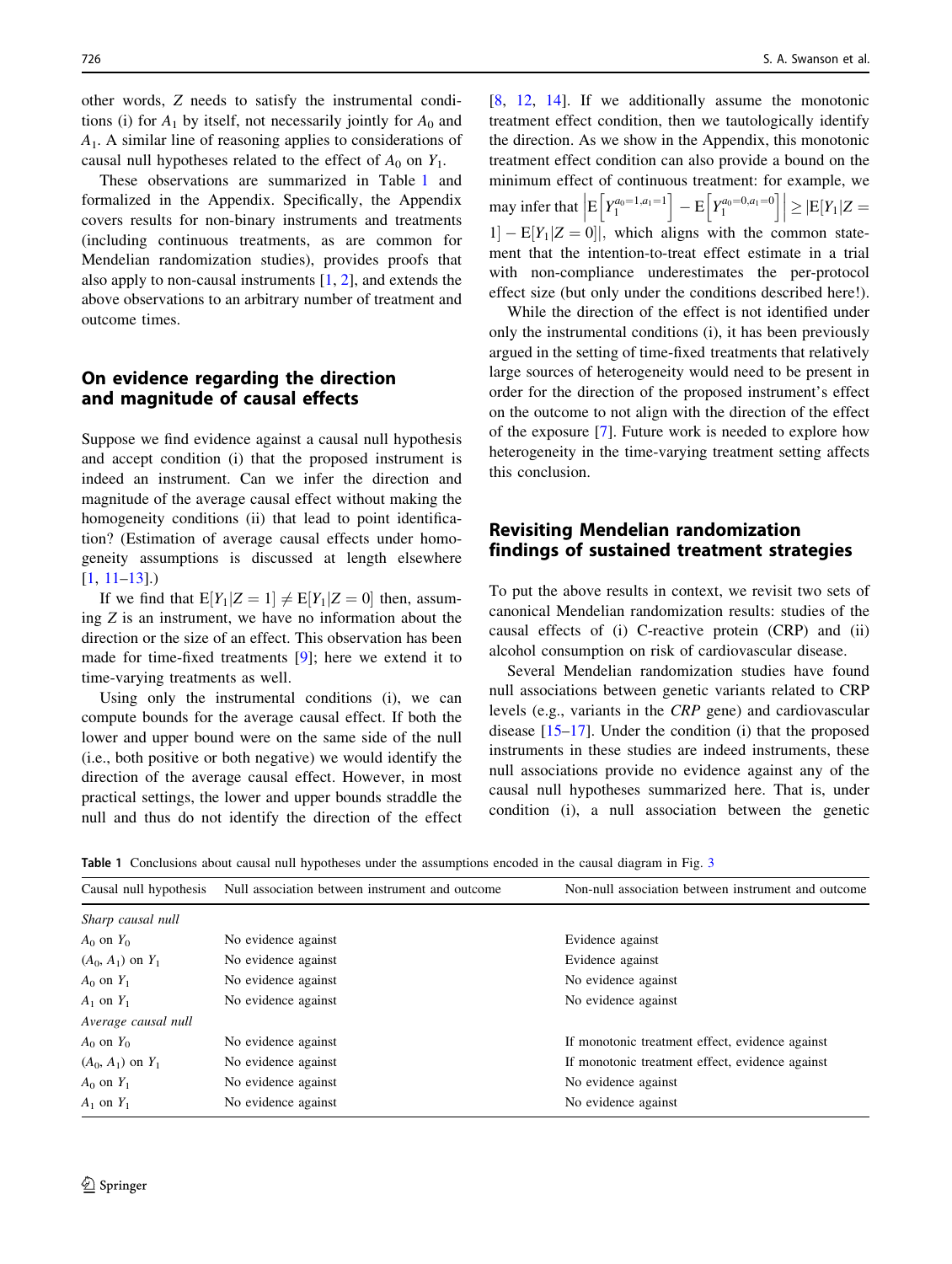<span id="page-4-0"></span>variants and cardiovascular disease is consistent with CRP having no effect on cardiovascular disease, but it is also consistent with a non-null causal effect.

Several Mendelian randomization studies have found non-null associations between genetic variants related to alcohol consumption (e.g., variants in the ADH1B or ALDH2 genes) and cardiovascular disease [\[18–20\]](#page-5-0). Under condition (i) that the proposed instruments in these studies are indeed instruments, these associations provide evidence against the joint sharp null hypothesis. That is, we would conclude that, for at least one person in the study population, changing alcohol consumption levels by some (unspecified) amount at some (unspecified) point in time would affect cardiovascular disease risk. Evidence against the sharp null hypothesis may be a useful step in the scientific process, but this evidence alone is agnostic to whether specific interventions on alcohol consumption in a population would have beneficial or detrimental effects. For example, testing the joint sharp null hypothesis does not tell us whether reducing alcohol consumption in everybody across the life-course would have a joint non-null effect (i.e., a component of the joint average null), or whether changing alcohol consumption at a certain point in the life-course has an effect in one or more individuals (i.e., a non-joint sharp null).

If we additionally are willing to assume a monotonic treatment effect of alcohol consumption on cardiovascular disease risk (which may not be plausible in this setting), the observed associations in Mendelian randomization studies could also provide evidence against the joint average causal null. Collectively, the publications on alcohol consumption tend to draw further conclusions about the direction of the causal effect. For example, one metaanalysis of Mendelian randomization studies [[20\]](#page-5-0) states that ''reduction of alcohol consumption, even for light to moderate drinkers, is beneficial for cardiovascular health.'' Such conclusions rest upon further causal assumptions, and the biologic plausibility of these assumptions (in addition to the instrumental variable assumptions) needs to be carefully weighed on a case-by-case basis [\[11](#page-5-0)].

## **Discussion**

We have shown that having an instrumental variable is insufficient to test many versions of causal null hypotheses for time-varying exposures, and at best provides evidence concerning a specific joint sharp causal null hypothesis that a change in the exposure at any time would have no effect on the outcome for all individuals. We further described assumptions that, in conjunction with the instrumental variable conditions, allow us to test other sharp and average causal null hypotheses. Our results have important implications for the reporting and interpretation of many Mendelian randomization studies and, more generally, of any study leveraging the instrumental variable assumptions to study sustained treatment strategies, including using an intention-to-treat analysis in a randomized trial to inform our understanding of per-protocol effects.

Throughout this paper, we have ignored statistical considerations about "testing of a null hypothesis." Dichotomized  $p$  values are often used to make decisions about whether a hypothesis (including the causal null hypothesis) is true. Such use of  $p$  values is incorrect, as many authors have demonstrated [[21–23\]](#page-5-0), and discouraged by the American Statistical Association [[24\]](#page-5-0). In addition to these concerns, a proper use and interpretation of statistical tests requires that the effect of interest is defined. For example, power calculations have been described for Mendelian randomization studies previously [[25–27](#page-5-0)] primarily if not only for time-fixed treatments. However, any discussion of power for sustained treatment strategies would need to specify the causal contrasts under study.

Finally, there is a discrepancy between emphasizing the use of instrumental variables for hypothesis testing only and epidemiologists' more typical goal of estimating causal effects [[21–24\]](#page-5-0). Many epidemiology journals that publish Mendelian randomization or other instrumental variable analyses prefer (or insist upon) effect size estimation regardless of the study design or analysis used. This paper attempts to clarify what can and cannot be tested with an instrumental variable, but does not address the larger issue of whether or how null testing should be conducted.

Funding This work is supported by an NWO/ZonMW Veni grant [91617066] and by an NIH grant [R01 HD088393].

#### Compliance with ethical standards

Conflict of interest The authors declare that they have no conflict of interest.

Open Access This article is distributed under the terms of the Creative Commons Attribution 4.0 International License ([http://creative](http://creativecommons.org/licenses/by/4.0/) [commons.org/licenses/by/4.0/](http://creativecommons.org/licenses/by/4.0/)), which permits unrestricted use, distribution, and reproduction in any medium, provided you give appropriate credit to the original author(s) and the source, provide a link to the Creative Commons license, and indicate if changes were made.

#### References

- 1. Hernán MA, Robins JM. Instruments for causal inference: an epidemiologist's dream? Epidemiology. 2006;17(4):360–72. [https://doi.org/10.1097/01.ede.0000222409.00878.37.](https://doi.org/10.1097/01.ede.0000222409.00878.37)
- 2. Swanson SA, Hernán MA. The challenging interpretation of instrumental variable estimates under monotonicity. Int J Epidemiol. 2017. [https://doi.org/10.1093/ije/dyx038.](https://doi.org/10.1093/ije/dyx038)